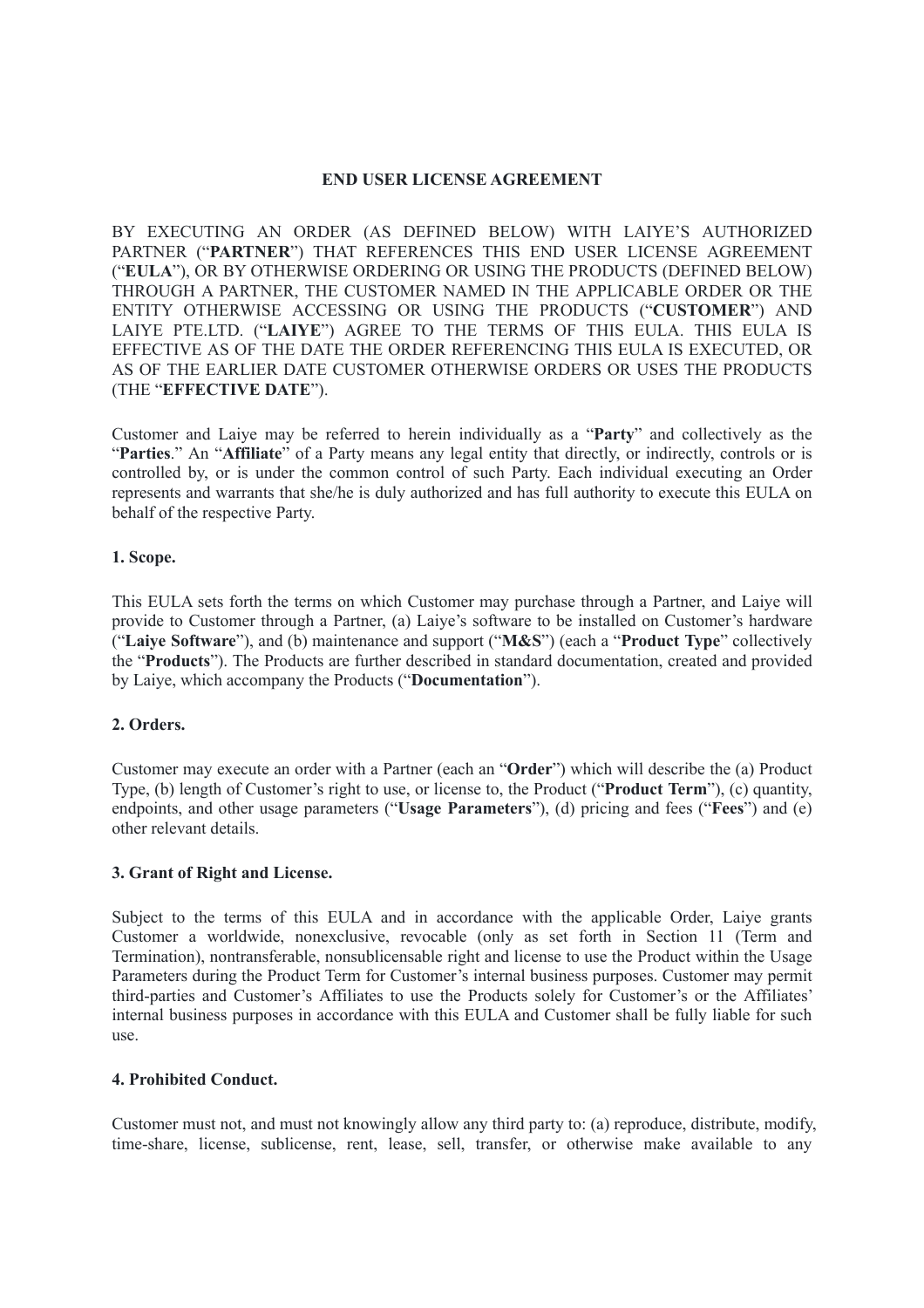unauthorized third party any Product; (b) reverse engineer, decompile, disassemble, extract, or otherwise derive or attempt to derive the source code of any Product; (c) defeat or attempt to defeat any security mechanism of any Product; (d) remove, obscure, or alter any trademark or copyright, confidentiality or other rights notice or legend appearing on or in any Product or other materials provided or made available by Laiye; (e) use or view any Product for the purpose of competing with Laiye; or (f) use any Product in any manner that does not comply with this EULA or applicable laws and regulations.

# **5. Accounts.**

Customer is responsible and liable for all access to and use of the Products occurring under Customer's accounts or logins. Customer must notify Laiye immediately of any unauthorized use of the Products or any other actual or suspected breach of security regarding the Products of which Customer becomes aware.

# **6. Policies.**

If Customer purchases a subscription for M&S, Laiye will provide Customer support, upgrades, bug fixes, and other maintenance services for the covered Products during the M&S Product Term in accordance with the then valid policy ("**M&S Policy**"). Laiye may require that Customer obtain all or part of Support from or through the Partner. Laiye may update the M&S Policy at any time, but in no event will Laiye materially degrade either policy during the then-current applicable Product Term.

# **7. Payment.**

All Fees for the Products will be paid by Customer to the Partner in accordance with the Order. If any refunds are required to be provided by Laiye to Customer under this EULA, such refund will be paid by Laiye to Customer through the Partner.

# **8. Proprietary Rights.**

a. Laiye's. Except for the rights expressly granted to Customer in this EULA, all intellectual property or other proprietary rights, title or interest in and to the Products, including without limitation, all copyrights, modifications, know-how, techniques, enhancements and derivatives thereof, are and remain solely owned by Laiye and Laiye's respective licensors. All rights not expressly granted to Customer are reserved by Laiye and its licensors.

b. Customer's. As between the Parties, Customer retains all rights, title, and interest in and to any data and content provided or uploaded by Customer to the Products ("**Customer Content**"). Customer grants to Laiye a non- exclusive right and license to copy, store, transmit and otherwise use the Customer Content during the EULA Term solely as necessary for Laiye to fulfill its obligations under this EULA and in accordance with applicable data privacy laws.

c. Aggregated Data. Customer understands and agrees that Laiye may collect and use aggregated and deidentified data derived from Customer's use of the Products solely to provide and improve the Products.

## **9. Mutual Confidentiality.**

a. Defined. "**Confidential Information**" of a Party means any and all information disclosed by a Party or its Affiliates ("**Discloser**") to the other Party or its Affiliates ("**Recipient**") that is either identified as confidential at the time of disclosure or is information which Recipient knows, or reasonably should have known, is confidential. Confidential Information includes, but is not limited to,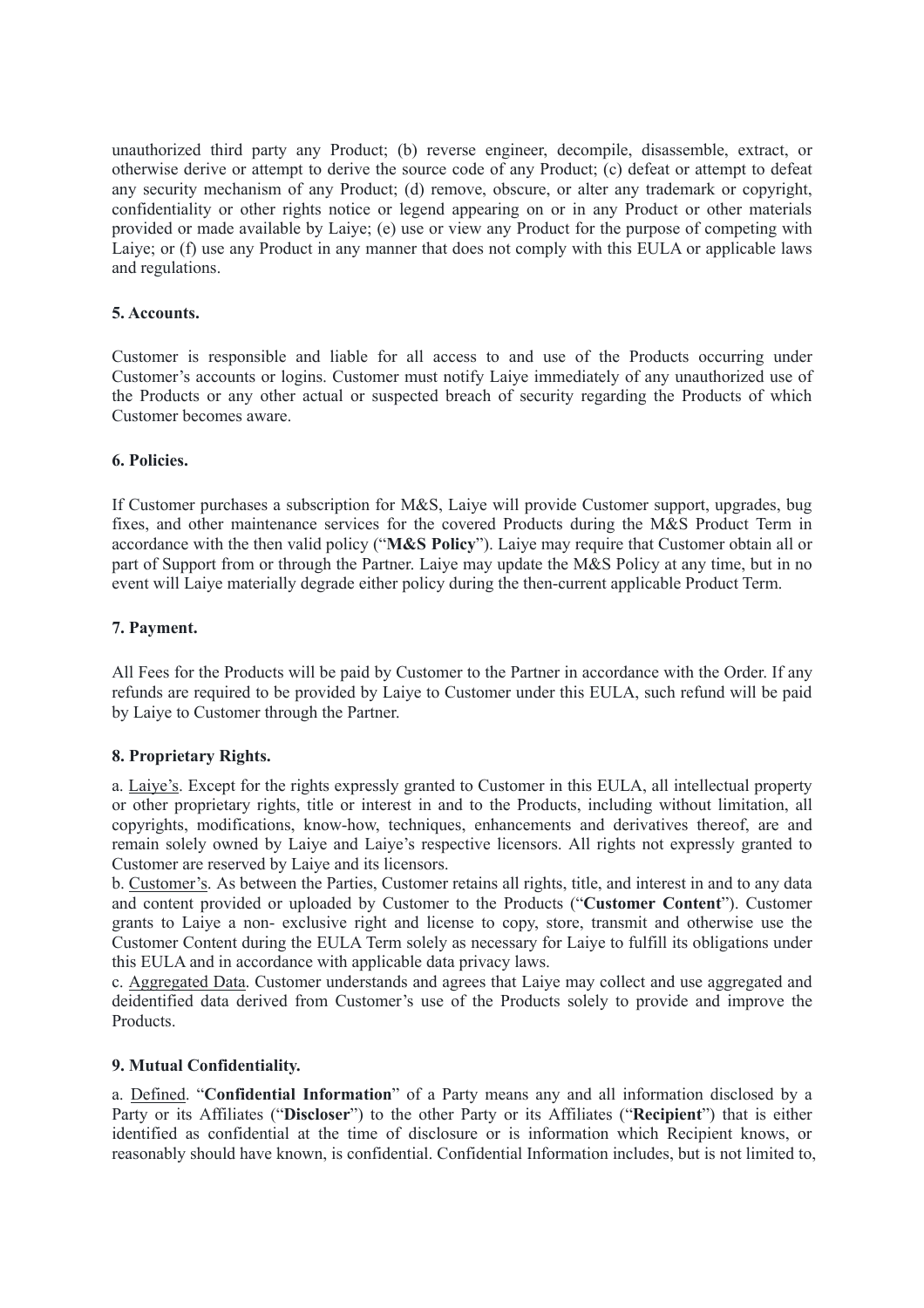technical and non-technical data, marketing and promotional information, Products, software programs and code (regardless of form or language), methods, techniques, strategies, processes, customer, employee and supplier information, trade secrets, distribution methods, and pricing and financial data. Customer's Confidential Information includes Customer Content. Notwithstanding the foregoing, Confidential Information does not include information if and only to the extent the Recipient establishes that the information: (i) is or has become part of the public domain through no act or omission of the Recipient; (ii) was already in the Recipient's lawful possession prior to disclosure hereunder, without obligations of confidentiality; (iii) was rightfully communicated to the Recipient, without obligations of confidentiality, by a third party not bound by confidentiality obligations with respect thereto; or (iv) was independently developed by the Recipient without use of the other Party's Confidential Information. As between the Parties, all Confidential Information shall be and remains the property of the Discloser.

b. Restrictions. Recipient agrees that it will: (i) hold in confidence and not disclose to any third party any Confidential Information of Discloser; (ii) protect such Confidential Information with at least the same degree of care that Recipient uses to protect its own Confidential Information, but in no case less than reasonable care; (iii) use the Discloser's Confidential Information for no purpose other than as provided herein; (iv) limit access to Discloser's Confidential Information to those of Recipient's employees or authorized representatives having a need-to-know and who have signed confidentiality agreements containing, or are otherwise bound by, confidentiality obligations at least as restrictive as those contained herein; and (v) immediately notify Discloser upon discovery of any loss or unauthorized disclosure of Discloser's Confidential Information.

c. Legal Disclosure. Recipient may disclose Confidential Information to the extent such disclosure is required (i) by a valid court order or other governmental body having jurisdiction, provided that Recipient gives Discloser reasonable prior written notice of such disclosure and makes a reasonable effort to obtain, or to assist Discloser in obtaining, a protective order; or (ii) to establish or enforce such Party's rights under this EULA.

d. Return. Upon termination or expiration of this EULA or the request of the other Party, Recipient must return or destroy all Discloser's Confidential Information then in Recipient's possession or control; provided, however, that if any Confidential Information is held in Recipient's archives or back-up systems, the Confidential Information will be allowed to expire and be deleted or destroyed in accordance with Recipient's commercially reasonable archiving or backup policies. Recipient's confidentiality obligations under this Section 9 (Mutual Confidentiality) shall continue for a period of 5 years after termination or expiration of this EULA.

## **10. Evaluation.**

If an Order specifies the Product, is being provided as a trial, evaluation, or proof of concept, then the following shall apply and take precedence over any provision in this EULA to the contrary: (a) Laiye grants Customer a worldwide, nonexclusive, revocable, nontransferable, nonsublicensable license to use the Product within the Usage Parameters during the Product Term solely for Customer's internal evaluation purposes; (b) Laiye may revoke Customer's Product license at any time for any reason; (c) the following sections of this EULA shall not apply: (i) 6 (Policies) (ii) 12.a (Laiye IP Infringement Indemnification), and (iii) 13 (Warranties); and (d) to the maximum extent permitted by applicable law, the Product is provided "as is" and Laiye disclaims all obligations or liability (except for death or personal injury caused by Laiye's negligence), including any statutory or implied warranty obligations, and in any event, Laiye's aggregate liability shall not exceed \$100.00 USD.

## **11. Term and Termination.**

a. EULA Term. The term of this EULA shall commence on the Effective Date and shall continue until no Orders remain in force and effect, unless earlier terminated in accordance with Section 11.b (Termination for Breach) (the "**EULA Term**").

b. Termination for Breach. Either Party may terminate this EULA if the other Party commits a material breach of this EULA and, if capable of remedy, does not cure such breach within 30 days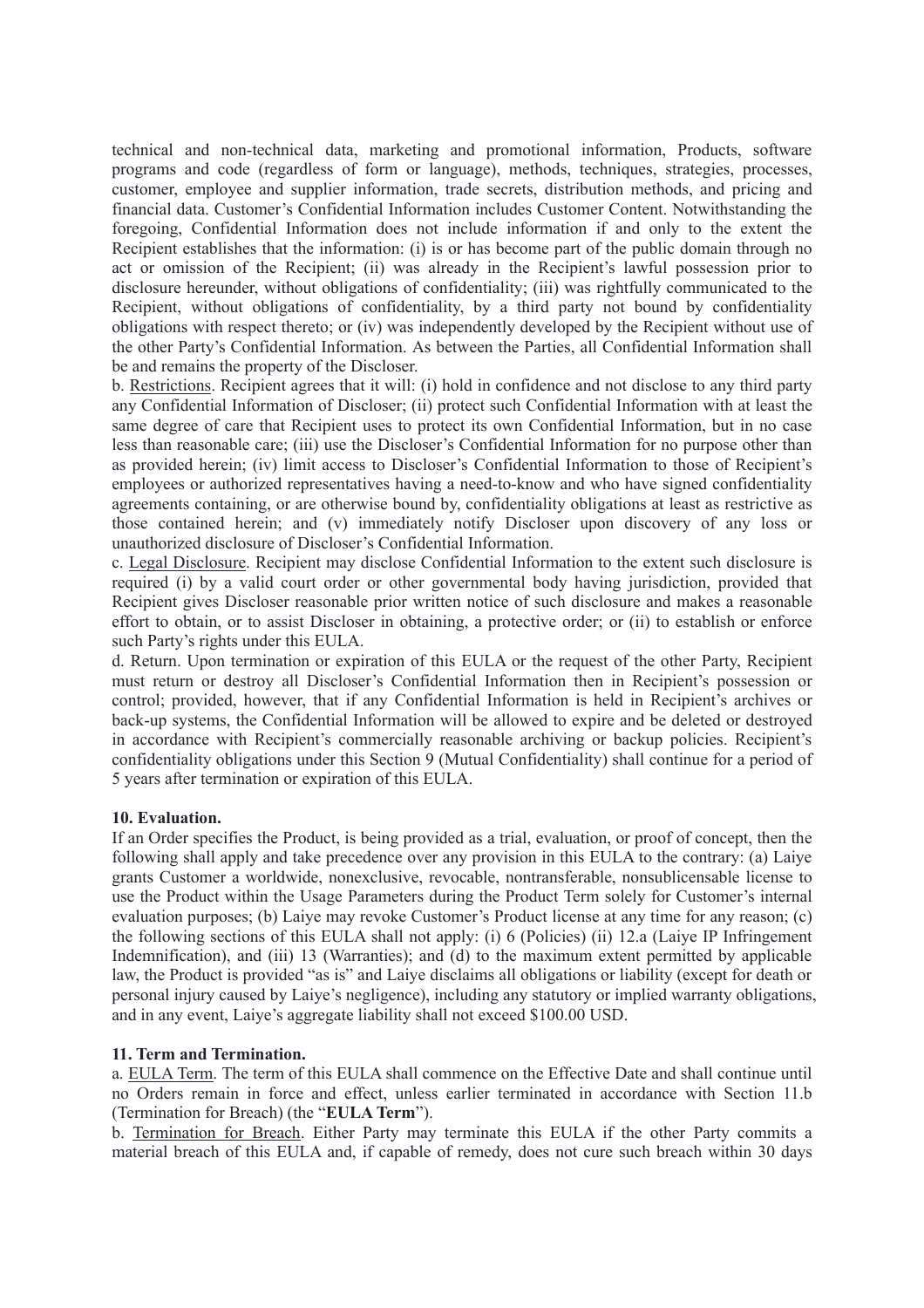after receipt of written notice.

c. Effects of Termination. Upon the termination of this EULA, or the expiration of any Product Term: (i) all rights and licenses granted to Customer to the terminated or expired Products are terminated and revoked (even if the Product Term is identified as "perpetual"); and (ii) Customer shall immediately cease use of such Products.

## **12. Indemnification.**

a. Laiye IP Infringement Indemnification. Laiye will defend Customer against any third-party claim that the Products (the "**Protected Items**") allegedly infringe any patent, copyright, trademark, or other intellectual property rights ("**Claim**") if Customer (i) notifies Laiye immediately upon learning of any Claim (provided that failure to provide prompt notice will not excuse Laiye's obligations unless Laiye is materially prejudiced), (ii) grants Laiye sole control over the defense and settlement of the Claim, provided that Laiye shall not settle any Claim which admits liability on Customer's behalf without Customer's prior written consent, and (iii) reasonably cooperates with Laiye, at Laiye's request and sole expense, in preparing a defense for any Claim. Laiye agrees to pay any final judgment or settlement resulting from any Claim, provided that the settlement is entered into in accordance with this Section. Laiye is not liable for a settlement made without its prior written consent.

b. Exclusions. Laiye has no obligation under this Section for any Claim relating to or arising from: (i) Customer's modifications of Protected Items; (ii) failure to use Protected Items in accordance with this EULA or the Documentation; (iii) the combination, operation, or use of Protected Items with any software not provided by Laiye if the alleged infringement would not have occurred but for such combination; (iv) the compliance of Laiye with Customer's specifications or directions, including the incorporation of any software or other materials provided by or requested by Customer; (v) use of a non-current release of the Protected Item; or (vi) use of the infringing Protected Item after Laiye has made available a non- infringing Protected Item to Customer at no additional cost.

c. Remedy. In any event, if Laiye believes in its reasonable opinion the Protected Items may be alleged to be infringing, Laiye may, at its option, (i) procure for the Customer the right to continue to use the Protected Items; (ii) replace the Protected Items with comparable non-infringing Protected Items; (iii) for Protected Items licensed with a limited term, refund any prepaid and unused fees paid by Customer; or (iv) for Protected Items licensed in perpetuity, refund any fees paid by Customer for the applicable Protected Items, less amortization based on a 5 year straight line amortization schedule from the date of applicable invoice. If Laiye exercises either of the foregoing options (iii) or (iv), Customer's right and license to the applicable Protected Items will terminate and Customer must promptly cease its use of the applicable Protected Items. This Section states the Customer's sole remedy for, and Laiye's entire liability and responsibility for infringement of any intellectual property rights.

d. Customer Indemnification. Customer will defend Laiye against any third-party claim that Customer Content infringes or misappropriations any third party's intellectual property rights or was collected or transferred by Customer in violation of applicable law. Customer will pay those costs and damages finally awarded against Laiye in any such action that are specifically attributable to such claim or those costs and damages agreed to in a monetary settlement of such action.

## **13. Warranties.**

a. Laiye Software. Subject to Section 13.b, Laiye warrants that Laiye Software (i) licensed perpetually will perform in substantial accordance with its Documentation for a period of 90 days from the date the license keys are electronically delivered to Customer, and (ii) licensed on a subscription basis will perform in substantial accordance with its Documentation during the applicable Product Term (collectively the "**Laiye Warranty**").

b. Restrictions. The Laiye Warranty does not apply to (i) problems caused by third-party hardware or software not authorized by Laiye for use with the Products; (ii) Customer's misuse of the Products; (iii) modifications to the Products not authorized by Laiye; or (iv) problems reported to Laiye after the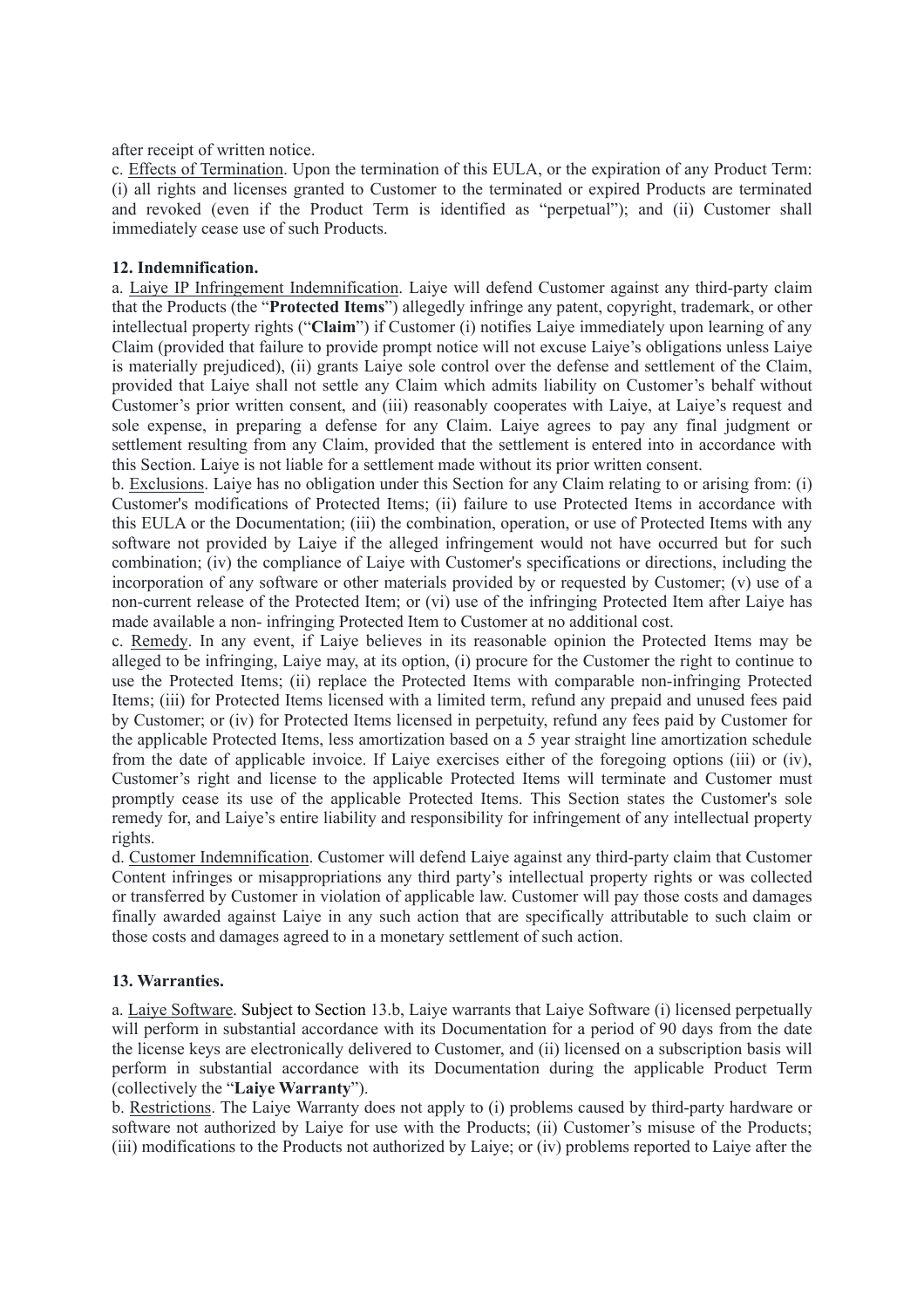applicable warranty period. Laiye's entire liability and Customer's exclusive remedy under the Laiye Warranty shall be, at Laiye's option, either repair or replace the nonconforming Product, or refund to Customer all paid but unused Fees for the nonconforming Product.

c. Compliance with Law. Each Party warrants that its performance under this EULA will comply with all applicable law.

d. Disclaimers. EXCEPT AS EXPRESSLY SET FORTH IN THIS EULA, THE PRODUCTS ARE PROVIDED "AS IS" WITHOUT WARRANTY OF ANY KIND. LAIYE DISCLAIMS ALL WARRANTIES, EXPRESSED OR IMPLIED, WITH RESPECT TO THE PRODUCTS INCLUDING ANY IMPLIED WARRANTIES OF MERCHANTABILITY, FITNESS FOR A PARTICULAR PURPOSE OR HIGH-RISK USE, TITLE OR NON-INFRINGEMENT, AND ANY WARRANTIES THAT MAY ARISE FROM USAGE OF TRADE OR COURSE OF DEALING. LAIYE DOES NOT WARRANT, GUARANTEE, OR MAKE ANY REPRESENTATIONS REGARDING THE USE OF OR THE RESULTS OF THE USE OF THE PRODUCTS IN TERMS OF CORRECTNESS, ACCURACY, RELIABILITY, THAT THE OPERATION OF THE PRODUCTS WILL BE UNINTERRUPTED OR ERROR FREE, OR OTHERWISE.

## **14. Mutual Limitation of Liability.**

a. Aggregate. EXCEPT AS PROVIDED IN SECTION 14.c (EXCLUSIONS), EACH PARTY AND ITS AFFILIATES' AGGREGATE LIABILITY IN ANY EVENT FOR ANY AND ALL CLAIMS ARISING FROM OR RELATING TO THIS EULA, WHETHER IN CONTRACT, TORT, STRICT LIABILITY, OR ANY OTHER LEGAL THEORY, SHALL NOT EXCEED THE TOTAL FEES PAID OR WOULD HAVE BEEN PAID BY CUSTOMER UNDER THE ORDER RELATED TO THE CLAIM DURING THE 6 MONTH PERIOD IMMEDIATELY PRECEDING THE DATE SUCH LIABILITY AROSE.

b. Other. EXCEPT AS PROVIDED IN SECTION 14.c (EXCLUSIONS), IN NO EVENT WILL EITHER PARTY OR ITS AFFILIATES BE LIABLE FOR ANY INCIDENTAL, INDIRECT, SPECIAL, CONSEQUENTIAL OR PUNITIVE DAMAGES, LOST PROFITS, REVENUES, ANTICIPATED SAVINGS, COSTS OF DELAY, FAILURE OF DELIVERY, BUSINESS INTERRUPTION, DATA LOSS, OR LOSS OF GOODWILL, HOWSOEVER CAUSED, REGARDLESS OF THE NATURE OF THE CLAIM AND EVEN IF A PARTY OR ITS AFFILIATES HAS BEEN ADVISED OF THE POSSIBILITY OF SUCH DAMAGES.

c. Exclusions. THE LIMITATIONS OF SECTION 14.a (AGGREGATE) AND 14.b (OTHER) SHALL NOT APPLY TO:

(1) DEATH OR PERSONAL INJURY;

(2) FRAUD OR FRAUDULENT MISREPRESENTATIONS;

(3) A PARTY'S OBLIGATIONS UNDER SECTION 12 (INDEMNIFICATION); OR

(4) A PARTY'S BREACH OF SECTION 5 (PROHIBITED CONDUCT) OR 9 (MUTUAL CONFIDENTIALITY).

### **15. General Provisions**

a. Construction. The section and paragraph headings used in this EULA are inserted for convenience only and will not affect the meaning or interpretation of this EULA.

b. Entire Agreement. This EULA constitutes the entire agreement and understanding between the Parties regarding the subject matter hereof and supersedes any prior representations (except if fraudulent), advertisements, statements, proposals, negotiations, discussions, or agreements regarding such subject matter. The Parties agree that any terms and conditions in a purchase order, invoice, or similar document proffered by Customer are of no force and effect and are hereby rejected. Laiye may modify this EULA at any time by posting a revised version on the Laiye website or by otherwise notifying you in accordance with Section 15.j; provided, however, that Laiye will provide at least 90 days' advance notice for materially adverse changes to the EULA. Subject to the 90-day advance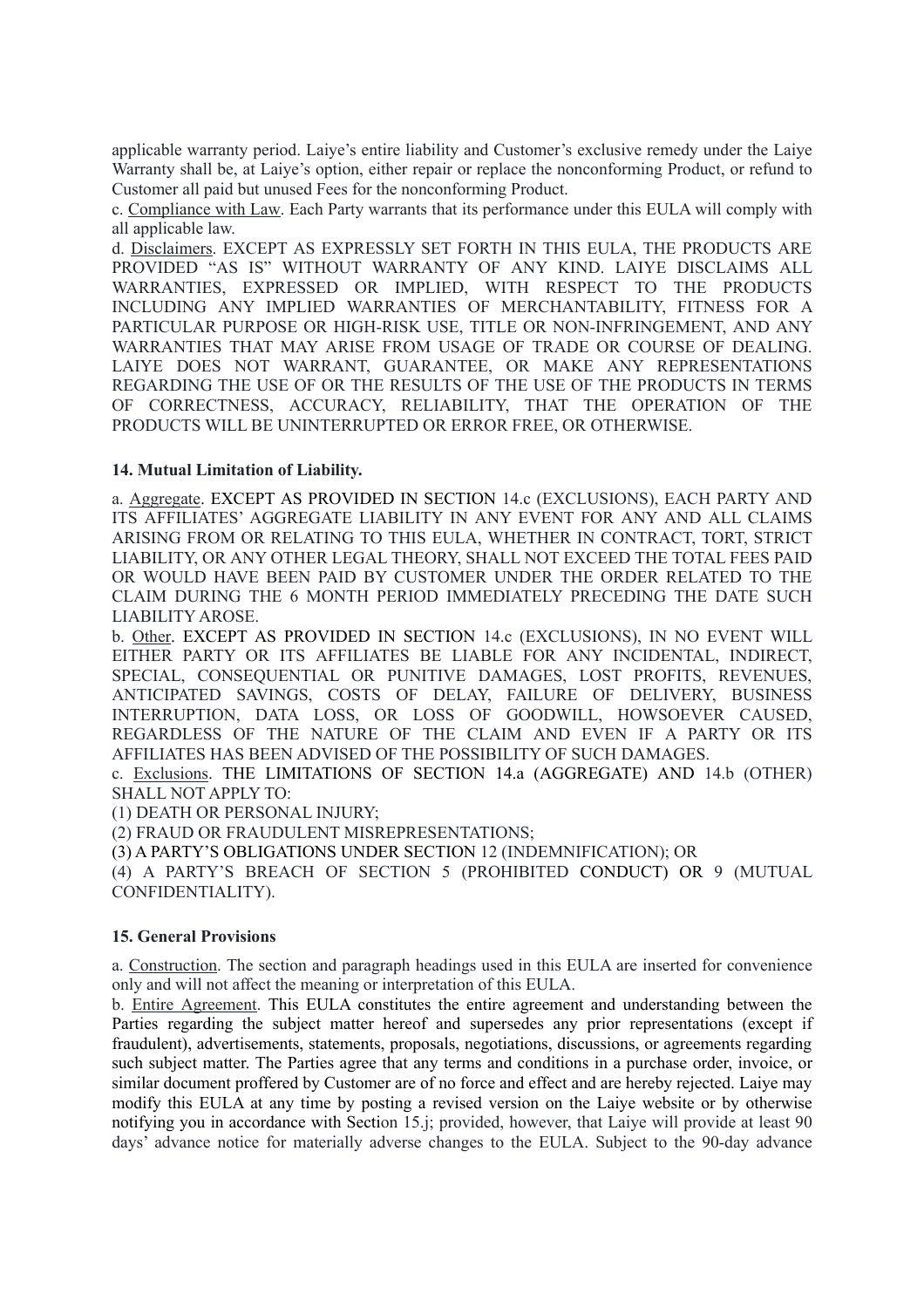notice requirement with respect to materially adverse changes, the modified terms will become effective upon posting or, if we notify you by email, as stated in the email message. By continuing to use the Products after the effective date of any modifications to this EULA, Customer agrees to be bound by the modified terms. Customer will check the Laiye website regularly for modifications to this EULA. Laiye last modified this EULA on the date listed at the end of this EULA. Except as set forth herein, this EULA may not be modified or amended except by a writing signed by an authorized representative of each of the Parties.

c. Dispute Resolution. For any dispute arising out of or in connection with this Agreement, including any question regarding its existence, validity or termination, shall be referred to and finally resolved by arbitration administered by the Singapore International Arbitration Centre ("**SIAC**") in accordance with the Arbitration Rules of the Singapore International Arbitration Centre ("**SIAC Rules**") for the time being in force, which rules are deemed to be incorporated by reference in this clause. The seat of the arbitration shall be Singapore. The Parties shall seek to mutually appoint an arbitrator. If the Parties cannot agree on a single arbitrator, then there shall be 3 arbitrators: one selected by each Party, and a third selected by the first two. The language of the arbitration shall be English. Laiye will have the right to pursue claims against Customer in any other jurisdiction worldwide to enforce its rights under this Agreement. The terms of the United Nations Convention on Contracts for the Sale of Goods and the Uniform Computer Information Transactions Act (UCITA) will not apply to this Agreement regardless of when or where adopted. The prevailing Party in arbitration or litigation is entitled to recover its reasonable attorneys' fees and costs from the other Party.

d. Severability. If any provision or portion thereof, of this EULA is found to be invalid, unlawful, or unenforceable to any extent, such provision of this EULA will be enforced to the maximum extent permissible by applicable law so as to affect the intent of the Parties, and the remainder of this EULA will continue in full force and effect. The Parties will negotiate in good faith an enforceable substitute provision for any invalid or unenforceable provision that most nearly achieves the intent and economic effect of such provision.

e. Survival. The provisions of this EULA, and the rights, duties, and obligations of the Parties hereunder, which by their nature may be reasonably inferred to have been intended to survive termination, cancellation, completion, or expiration of this EULA will survive and continue as valid and enforceable rights, duties, and obligations.

f. Waiver. No failure or delay by either Party in exercising any right under this EULA shall constitute a waiver of that right or any other right. Any waiver by either Party must be in writing and shall apply solely to the instance to which directed.

g. Assignment. Laiye may assign its rights and obligations under this EULA, in whole or in part, without Customer's consent, if the assignee is an Affiliate or as a result of a merger, consolidation, or transfer or sale of all or substantially all of Laiye's assets. Customer may not assign this EULA without Laiye's prior written consent. Laiye will not unreasonably withhold its consent if the assignee agrees to be bound by the terms and conditions of this EULA. Subject to this Section, this EULA will be binding upon and will inure to the benefit of the Parties and their respective successors and assigns. Any assignment in violation of this Section is null and void.

h. Force Majeure. Neither Party shall be liable to the other for any failure to perform any of its obligations (except payment obligations) under this EULA during any period in which such performance is delayed by circumstances beyond its reasonable control, such as fire, flood, war, cyber warfare, including, but not limited to, Internet-based conflict and attacks on information systems designed to or resulting in the disabling of websites and networks, embargo, strike, riot or the intervention of any governmental authority (a "**Force Majeure**"). In such event, however, the delayed Party must promptly provide the other Party with written notice of the Force Majeure.

i. Notice. Other than routine administrative communications, which may be exchanged by the Parties via email or other means, all notices and approvals shall be in writing and shall be deemed to have been given upon: (i) personal delivery; (ii) the day of receipt, as shown in the applicable carrier's systems, if sent via nationally recognized express carrier; or (iii) the third business day after first class, postage prepaid, posting.